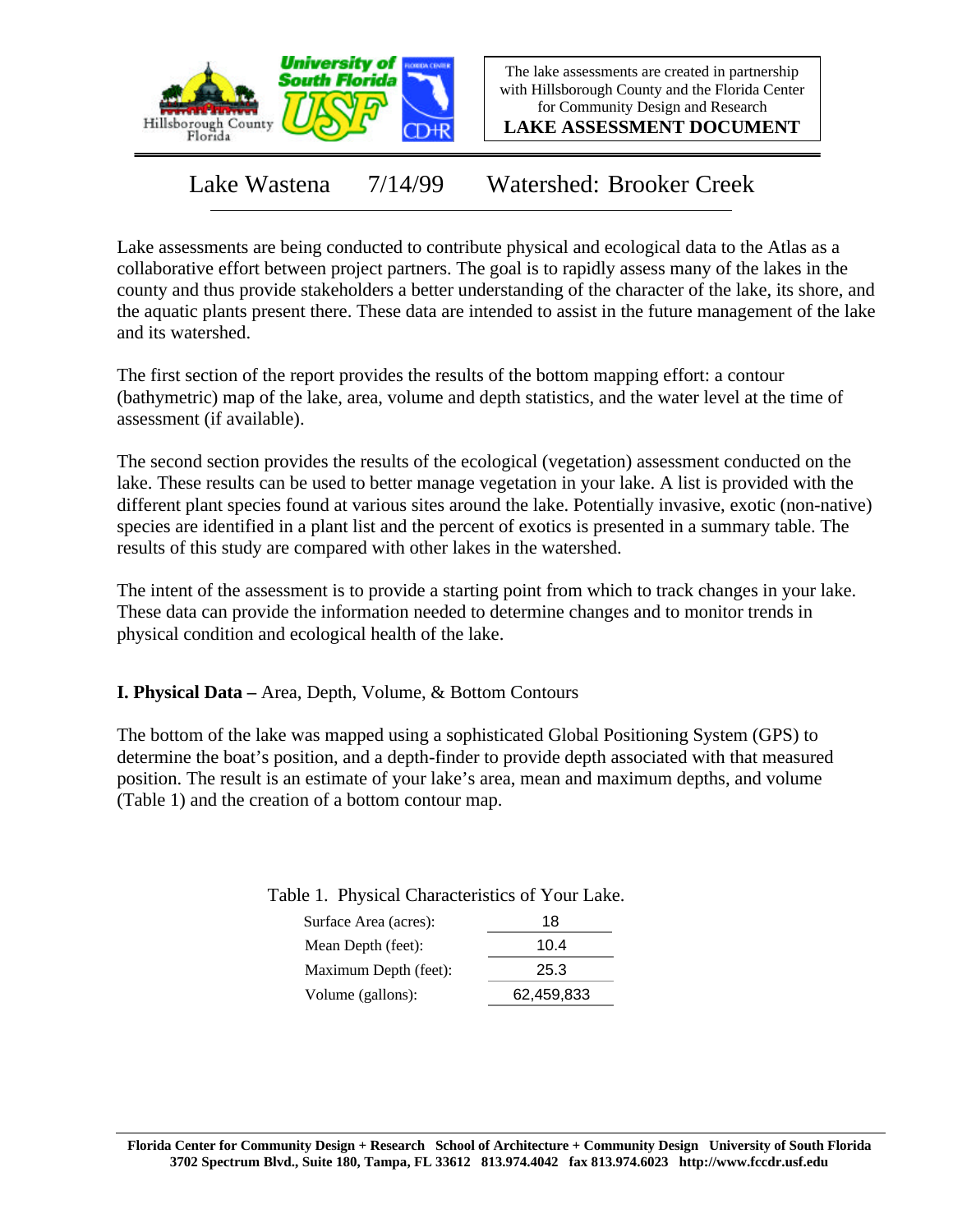

## **ke W a s t e n a**

Section - Township - Range 3 - 2 7 - 1 7 Contour Lines<br>Expressed in<br>2-Foot Intervals

La k e Perimeter Ground Le v el

ATIO N :

Date July 1 4 , 1 9 9 9 .

at e r le v el is currently ble for this lake. Contours expressed in a b s olu t e d e p t h

# SOURCES:

al orthophotos b y U nit e d **States** al Survey. All contours 운 rid a Center for Design a n d **Research** s u r v e y d a t a provided b y Hillsborough County L a k e Management Program.

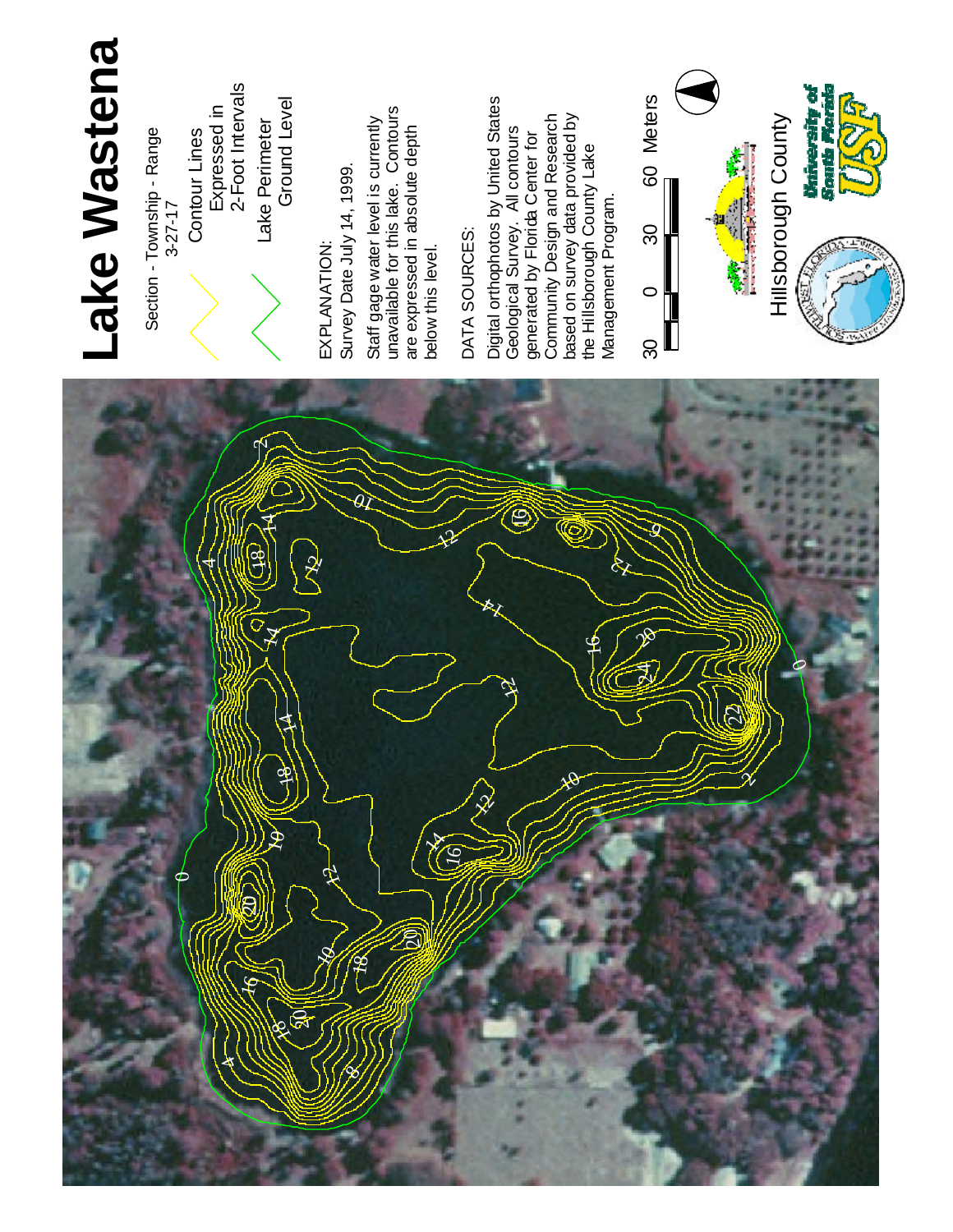

**LAKE ASSESSMENT DOCUMENT**

Lake Wastena 7/14/99 Watershed: Brooker Creek

#### **II. Ecological Data**

Aquatic Plant Survey

Approximately equispaced sites are haphazardly mapped around the lake and the aquatic plants at each site are surveyed. The total number of species from all sites is used to approximate the total diversity of aquatic plants and the percent of invasive-exotic plants on the lake and in the watershed (Table 2). Many of these plants are considered ecologically harmful, as they tend to out-compete native species. Such "nuisance" plants can also make boating and other recreational activities difficult or impossible. The common and scientific names of plant species found on your lake are listed in Table 3.

> Table 2. Comparison of species diversity between your lake and other assessed lakes located within your watershed.

|                        |     | Lake Wastena Brooker Creek<br>(Average) |  |
|------------------------|-----|-----------------------------------------|--|
| Number of Taxa:        | 39  | 32                                      |  |
| Percent Exotic Plants: | 13% | 14%                                     |  |

Table 3. Botanical and common names of the most commonly found plants on your lake. Percent frequency (of occurence), habit (location where found), status (native or exotic), and EPPC status are provided.

| Common Name                               | <b>Plant Species</b>        | Frequency | Habit     | <b>Status</b> | <b>EPPC</b> |
|-------------------------------------------|-----------------------------|-----------|-----------|---------------|-------------|
| Hydrilla, waterthyme                      | Hydrilla verticillata       | 100%      | Submersed | Exotic        |             |
| <b>Torpedo Grass</b>                      | Panicum repens              | 100%      | Emergent  | Exotic        |             |
| Water Primroses, Primrosewillow           | Ludwigia spp.               | 89%       | Emergent  | Unknown       | NL.         |
| <b>Climbing Hempvine</b>                  | Mikania scandens            | 78%       | Emergent  | Native        | NL.         |
| American White Water Lily, Fragrant Water | Nymphaea odorata            | 78%       | Floating  | Native        | NL.         |
| Cypress                                   | Taxodium spp.               | 78%       | Emergent  | Native        | <b>NL</b>   |
| Manyflower Marshpennywort, Water Penny    | Hydrocotyl umbellata        | 67%       | Emergent  | Native        | <b>NL</b>   |
| Willow                                    | Salix spp.                  | 67%       | Emergent  | Native        | <b>NL</b>   |
| Wax Myrtle                                | Myrica cerifera             | 56%       | Emergent  | Native        | NL.         |
| Algae                                     | Periphyton spp.             | 56%       | Submersed | Native        | <b>NL</b>   |
| <b>Pickerel Weed</b>                      | Pontederia cordata          | 56%       | Emergent  | Native        | NL          |
| <b>Alligator Weed</b>                     | Alternanthera philoxeroides | 44%       | Emergent  | Exotic        | Ш           |
| False Daisy, Yerba De Tajo                | Eclipta alba (prostrata)    | 44%       | Emergent  | Native        | <b>NL</b>   |
| Pine Tree                                 | Pinus spp.                  | 44%       | Emergent  | Native        | NL.         |
| Cattails                                  | Typha spp.                  | 44%       | Emergent  | Native        | NL.         |
| Water-Horehound, Bugle weed               | Lycopus rubellus            | 33%       | Emergent  | Native        | <b>NL</b>   |

Florida Center for Community Design + Research School of Architecture + Community Design University of South Florida 3702 Spectrum Blvd., Suite 180, Tampa, FL 33612 813.974.4042 fax 813.974.6023 http://www.fccdr.usf.edu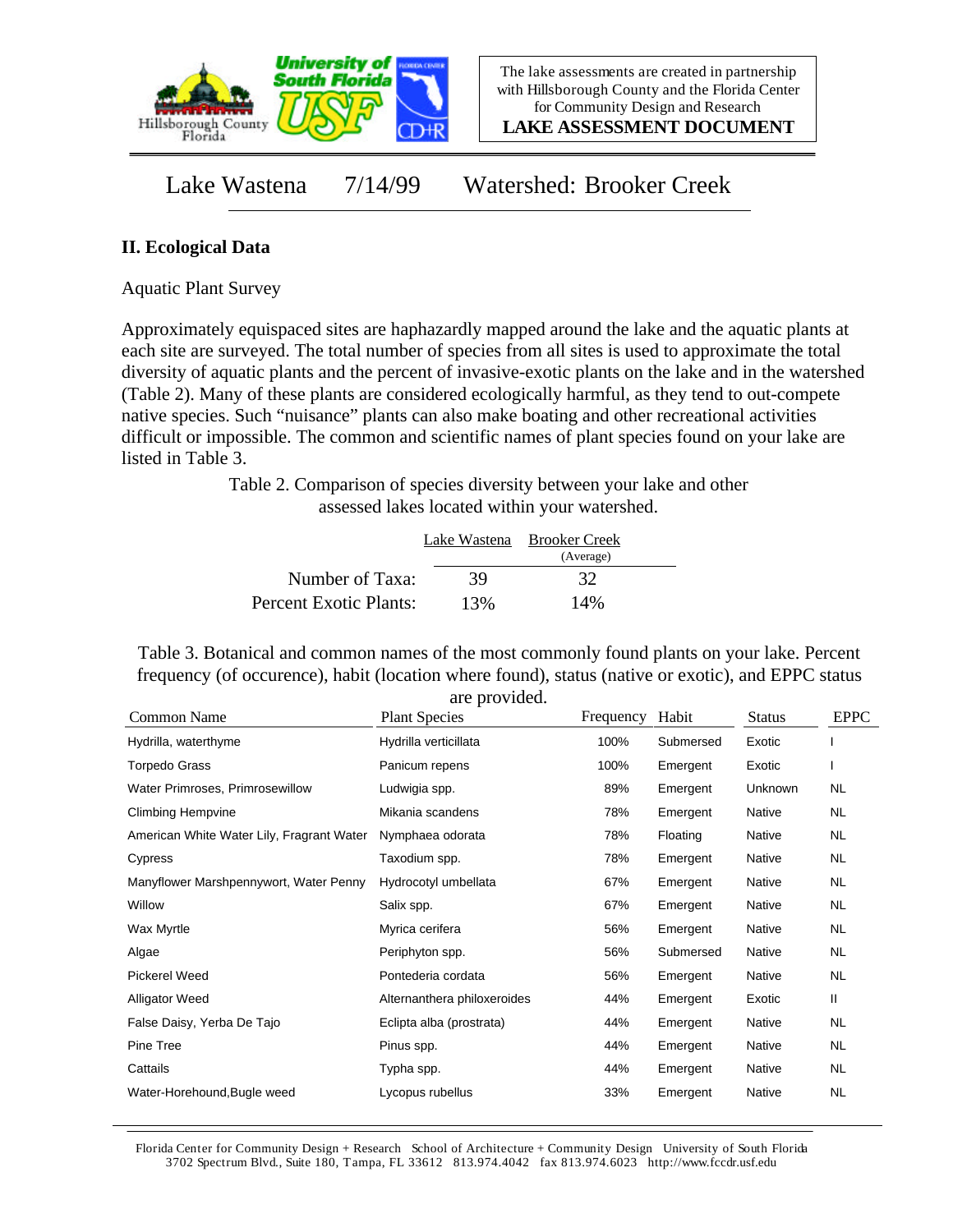### Lake Wastena 7/14/99 Watershed: Brooker Creek

| Spatterdock, Yellow Pondlily           | Nuphar lutea var. advena  | 33% | Floating  | <b>Native</b>  | NL        |
|----------------------------------------|---------------------------|-----|-----------|----------------|-----------|
| Smartweed, Knotweed                    | Polygonum spp.            | 33% | Emergent  | Native         | <b>NL</b> |
| Swamp Fern                             | Blechnum serrulatum       | 22% | Emergent  | Native         | <b>NL</b> |
| Sedge                                  | Cyperus spp.              | 22% | Emergent  | <b>Unknown</b> | <b>NL</b> |
| Laurel Oak; Diamond Oak                | Quercus laurifolia        | 22% | Emergent  | Native         | NL.       |
| Southern Red Maple                     | Acer rubrum var. trilobum | 11% | Emergent  | <b>Native</b>  | <b>NL</b> |
| Filamentous Algae, Algal Mats          | Algae, Filamentous        | 11% | Floating  | Native         | NL.       |
| Pigweed, Water Hemp                    | Amaranthus australis      | 11% | Emergent  | Native         | <b>NL</b> |
| Common Bacopa, Herb-Of-Grace           | Bacopa monnieri           | 11% | Submersed | Native         | NL.       |
| Bog Hemp, False Nettle                 | Boehmeria cylindrica      | 11% | Emergent  | Native         | NL.       |
| Golden Canna, Bandana-Of-The-Everglade | Canna flaccida            | 11% | Emergent  | Native         | <b>NL</b> |
| Common Buttonbush                      | Cephalanthus occidentalis | 11% | Emergent  | Native         | NL.       |
| Dayflower                              | Commelina diffusa         | 11% | Emergent  | Exotic         | <b>NL</b> |
| <b>Fragrant Flatsedge</b>              | Cyperus odoratus          | 11% | Emergent  | Native         | NL.       |
| Baldwin's Spikerush, Roadgrass         | Eleocharis baldwinii      | 11% | Submersed | <b>Native</b>  | NL.       |
| Loblolly Bay                           | Gordonia lasianthus       | 11% | Emergent  | Native         | NL.       |
| Morning Glory                          | Ipomoea spp.              | 11% | Emergent  | Unknown        | <b>NL</b> |
| Sweetgum                               | Liquidamber styraciflua   | 11% | Emergent  | Native         | NL.       |
| Sweetbay Magnolia                      | Magnolia virginiana       | 11% | Emergent  | Native         | NL        |
| Punk Tree, Melaleuca                   | Melaleuca quinquenervia   | 11% | Emergent  | Exotic         |           |
| Maidencane                             | Panicum hemitomon         | 11% | Emergent  | Native         | NL.       |
| Water Spangles, Water Fern             | Salvinia minima           | 11% | Floating  | Native         | <b>NL</b> |
| <b>Giant Duckweed</b>                  | Spirodela polyrhiza       | 11% | Floating  | Native         | NL.       |
|                                        |                           |     |           |                |           |